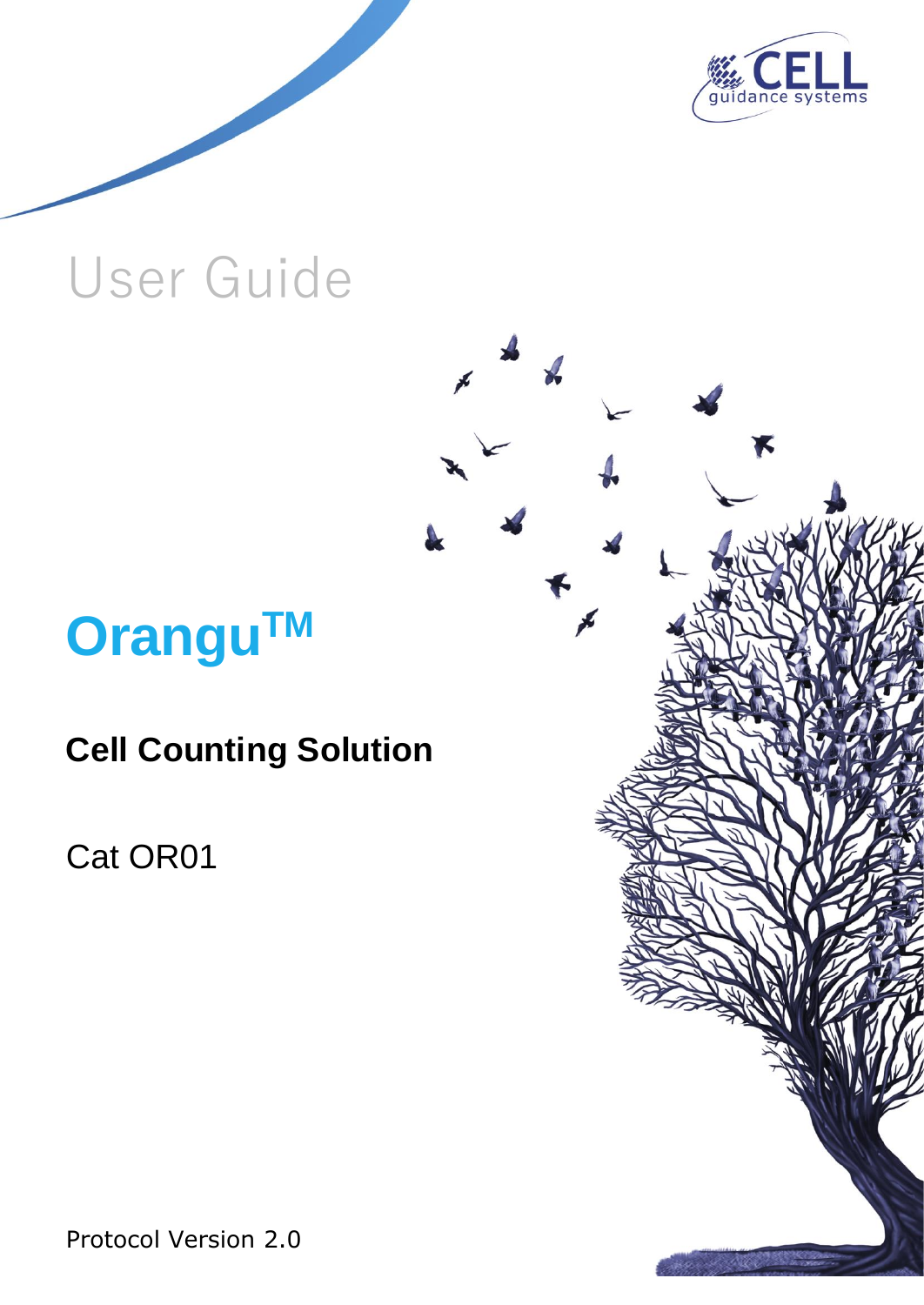USERGUIDE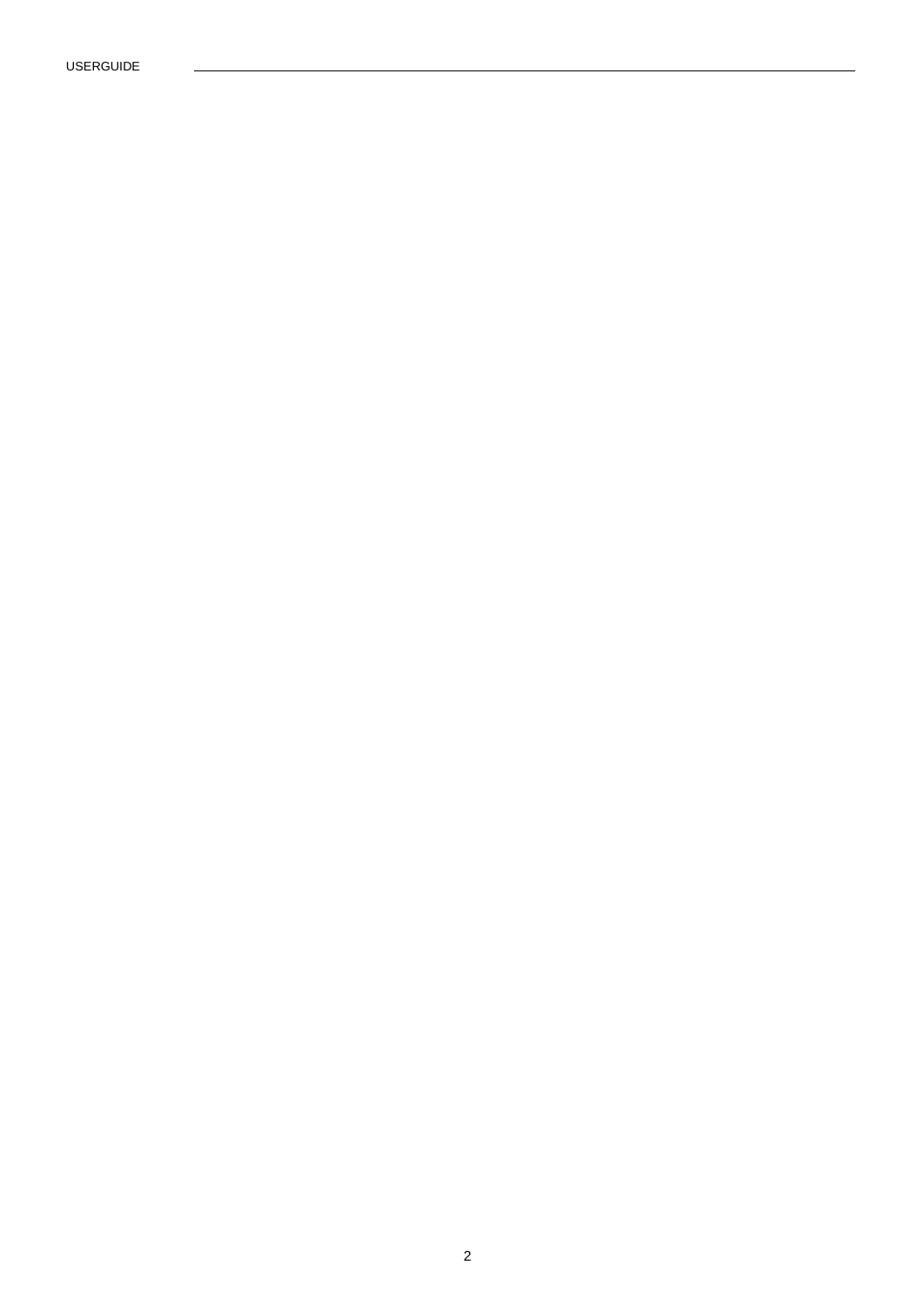## **Contents**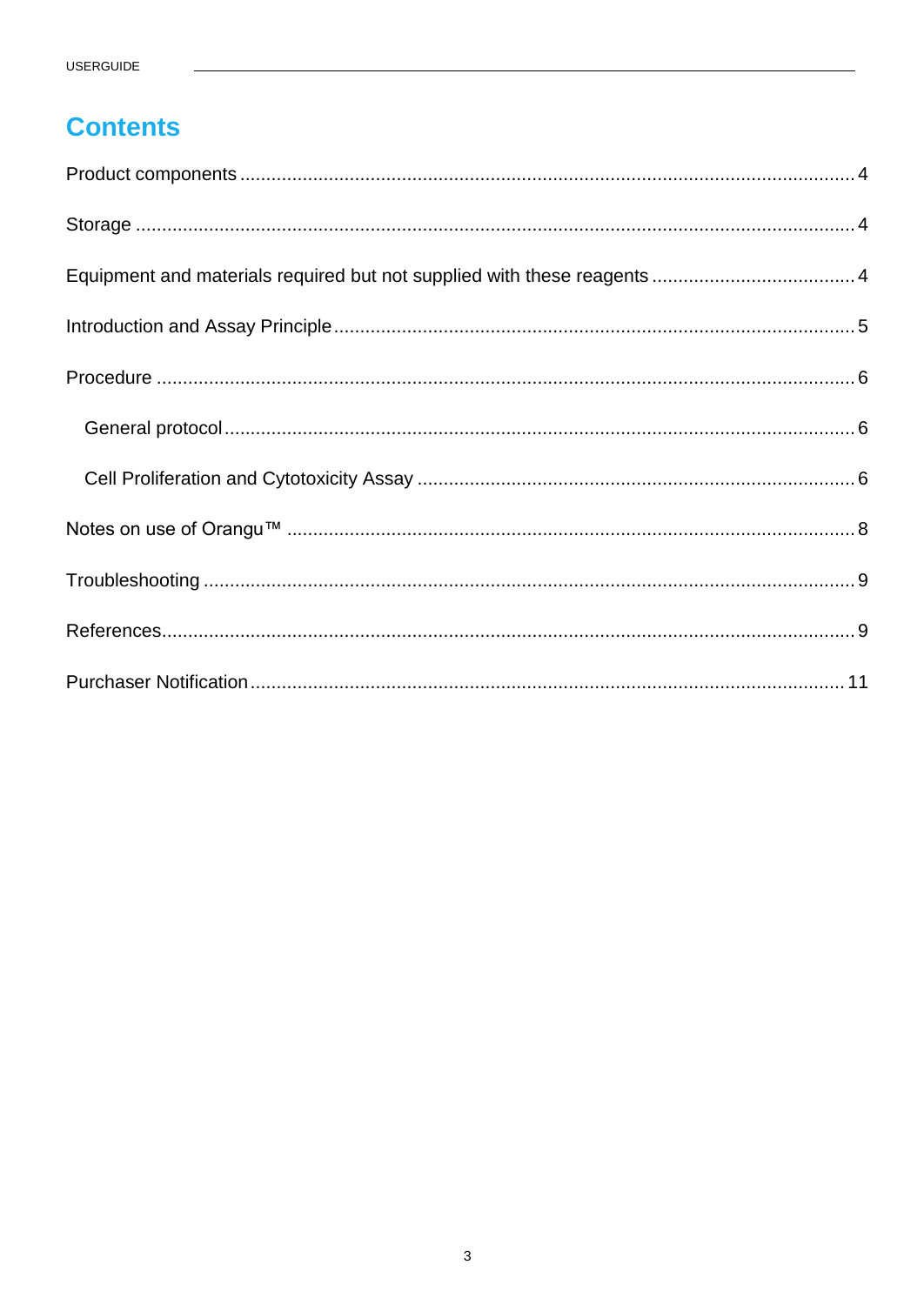# Orangu<sup>TM</sup> Cell Counting Solution

## <span id="page-3-0"></span>**Product components**

Table 1. Orangu™ range of products.

| <b>Product</b>               | <b>Catalogue Number</b> | <b>Number of tests</b> |
|------------------------------|-------------------------|------------------------|
| Orangu™ Solution, 1 ml x 1   | <b>OR01-100</b>         | 100                    |
| Orangu™ Solution, 5 ml x 1   | <b>OR01-500</b>         | 500                    |
| Orangu™ Solution, 5 ml x 2   | <b>OR01-1000</b>        | 1000                   |
| Orangu™ Solution, 5 ml $x$ 6 | <b>OR01-3000</b>        | 3000                   |

## <span id="page-3-1"></span>**Storage**

<span id="page-3-2"></span>Store at 4°C. Protect from light. Orangu™ has a shelf life of at least six months from receipt.

### **Equipment and materials required but not supplied with these reagents**

- Absorbance microplate reader fitted with 450 nm filter
- 96-well plate (or multiwell plate of choice)
- CO<sub>2</sub> incubator
- Pipettes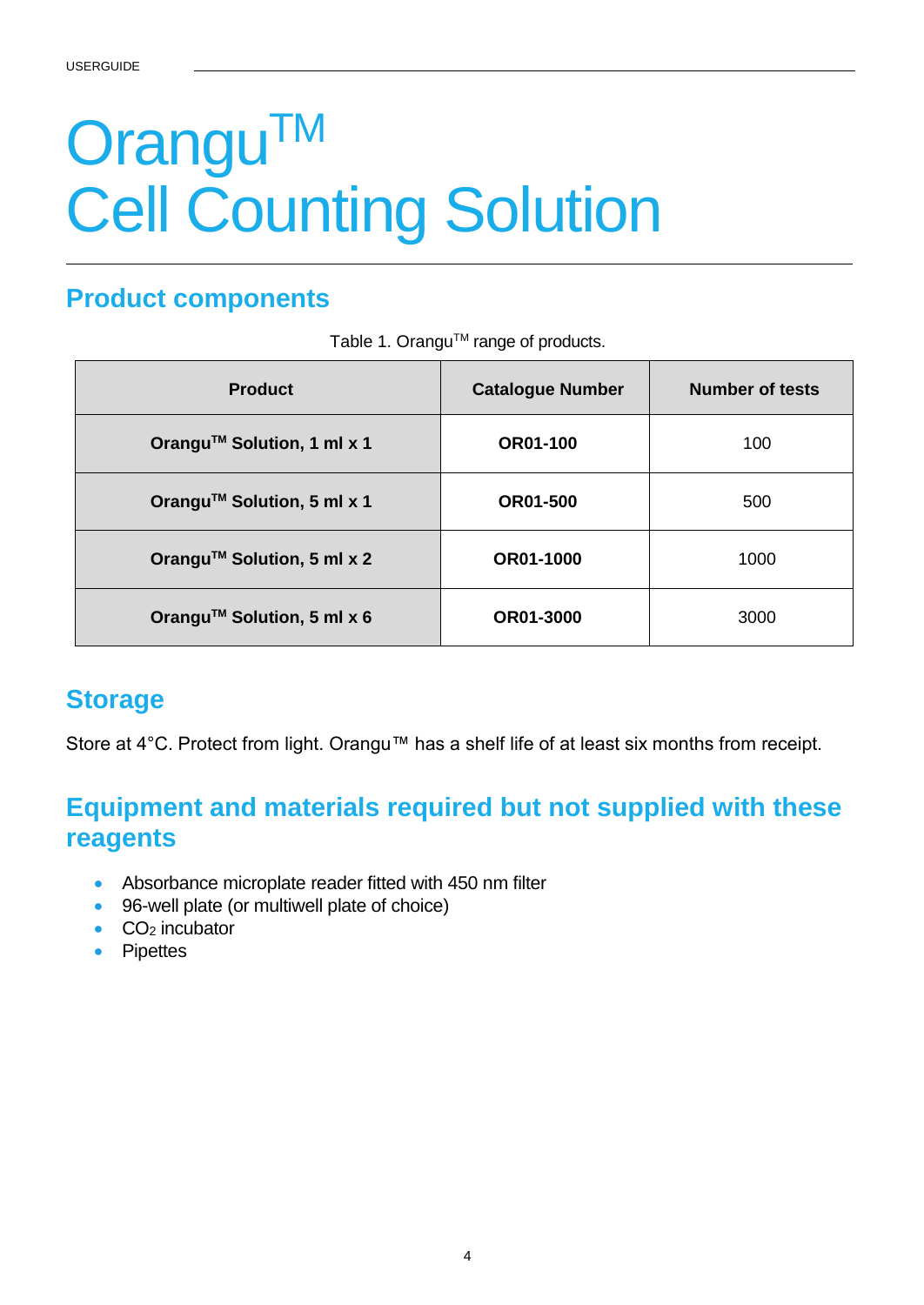## <span id="page-4-0"></span>**Introduction and Assay Principle**

Orangu™ is a cell proliferation and cytotoxicity assay which utilizes WST-8, a water-soluble tetrazolium salt, which produces a formazan orange dye upon reduction in the presence of an electron mediator (Figures 1 and 2).



Figure 1. Structures of WST-8 and WST-8 formazan.

Orangu™ is a one-bottle solution; no premixing of components is required. Orangu™ provides a sensitive colorimetric assay for the determination of the number of viable cells in cell proliferation and cytotoxicity assays.

The amount of the formazan dye generated by dehydrogenases in cells is directly proportional to the number of live cells and the length of incubation.



Figure 2. Principle of the cell viability detection with Orangu™.

Orangu™ data correlates very well with the [<sup>3</sup>H]-thymidine incorporation assay. Detection sensitivity using Orangu™ is higher than assays using other tetrazolium salts (such as MTT, XTT, MTS or WST-1).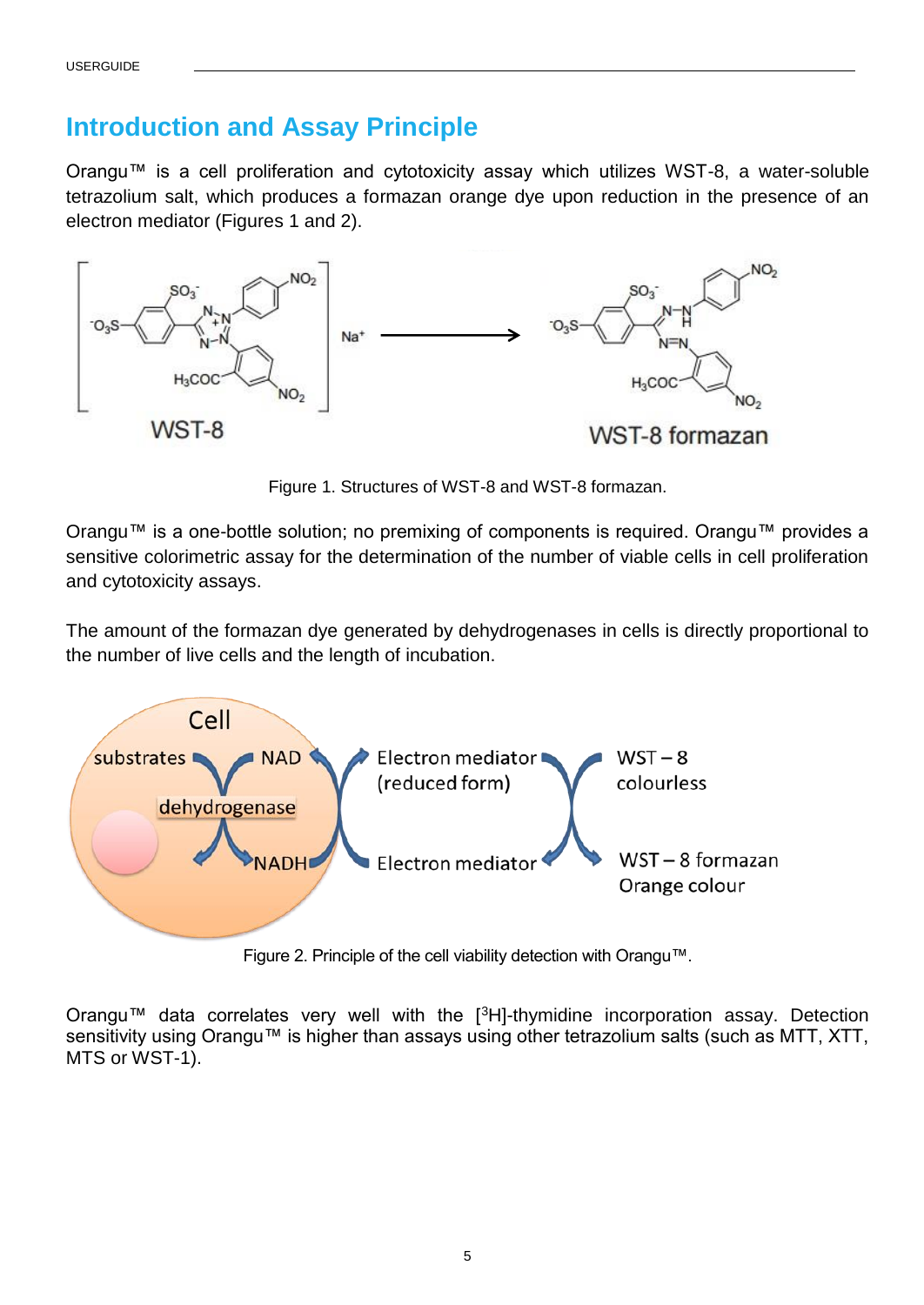## <span id="page-5-0"></span>**Procedure**

**If further culture of the cells is required following Orangu™ assay, please filter the solution through a 0.2 µm membrane to ensure sterility.** 

#### <span id="page-5-1"></span>General protocol

- 1. Inoculate cell suspension (100 μl/well) in a 96-well plate. Pre-incubate the plate in a humidified incubator (e.g. at 37°C, 5% CO2) to equilibrate.
- 2. Add 10 µl of Orangu™ solution to each well of the plate. **Do not introduce bubbles to the wells - they interfere with the absorbance reading.**
- 3. Incubate the plate for 1 4 hours in the humidified incubator. **More than 1 hour in the incubator allow a higher signal.**
- 4. Measure the absorbance at 450 nm using a microplate reader. To measure the absorbance later (within 24 hours), add 10 μl of 1% w/v SDS or 0.1 M HCl to each well, cover the plate and store it in the dark at room temperature.

#### <span id="page-5-2"></span>Cell Proliferation and Cytotoxicity Assay

- 1. Dispense 100 μl of cell suspension (5×10<sup>3</sup> cells/well) in a 96-well plate. Pre-incubate the plate for 24 hours in a humidified incubator (e.g. at 37°C, 5% CO2).
- 2. Add 10 μl of various concentrations of substances to be tested to the plate.
- 3. Incubate the plate for an appropriate length of time (e.g. 6, 12, 24 or 48 hours) in the incubator.
- 4. Add 10 μl of Orangu™ solution to each well of the plate. Be careful not to introduce bubbles to the wells, since they interfere with the absorbance reading.
- 5. Incubate the plate for 1 4 hours in the humidified incubator. **Incubation periods will depend on cell number and type – longer incubations may be required for cells with weaker signal e.g. leukocytes.**
- 6. Measure the absorbance at 450 nm using a microplate reader. To measure the absorbance later, add 10 μl of 1% w/v SDS or 0.1 M HCl to each well, cover the plate and store it with protection from light at room temperature. No absorbance change should be observed for 24 hours.



Figure 3. Standard curves for (A) HL60 and (B) HeLa cells.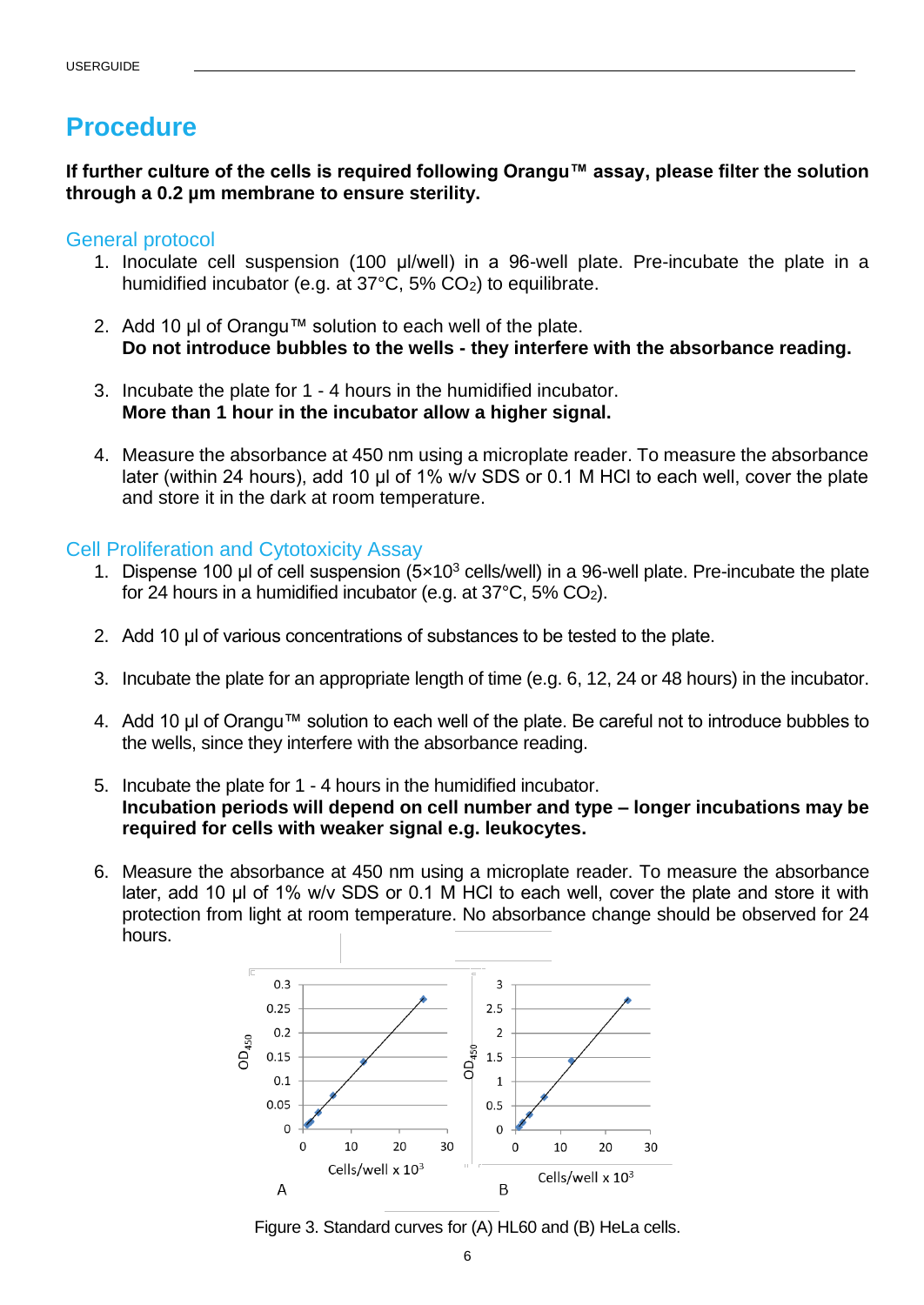

Figure 4. Toxicological test of chemicals using Orangu™.

| Cell line:      | HeLa                                        |
|-----------------|---------------------------------------------|
| Culture medium: | <b>MEM, 10% FBS</b>                         |
| Chemicals:      | Mitomycin-C (MMC) light blue                |
|                 | Dodecylsulfate, sodium salt (SDS) dark blue |
| Incubation:     | 37°C, 5% CO <sub>2</sub> , 2 hours          |
| Detection:      | 450 nm                                      |
| Reference:      | 650 nm                                      |
|                 |                                             |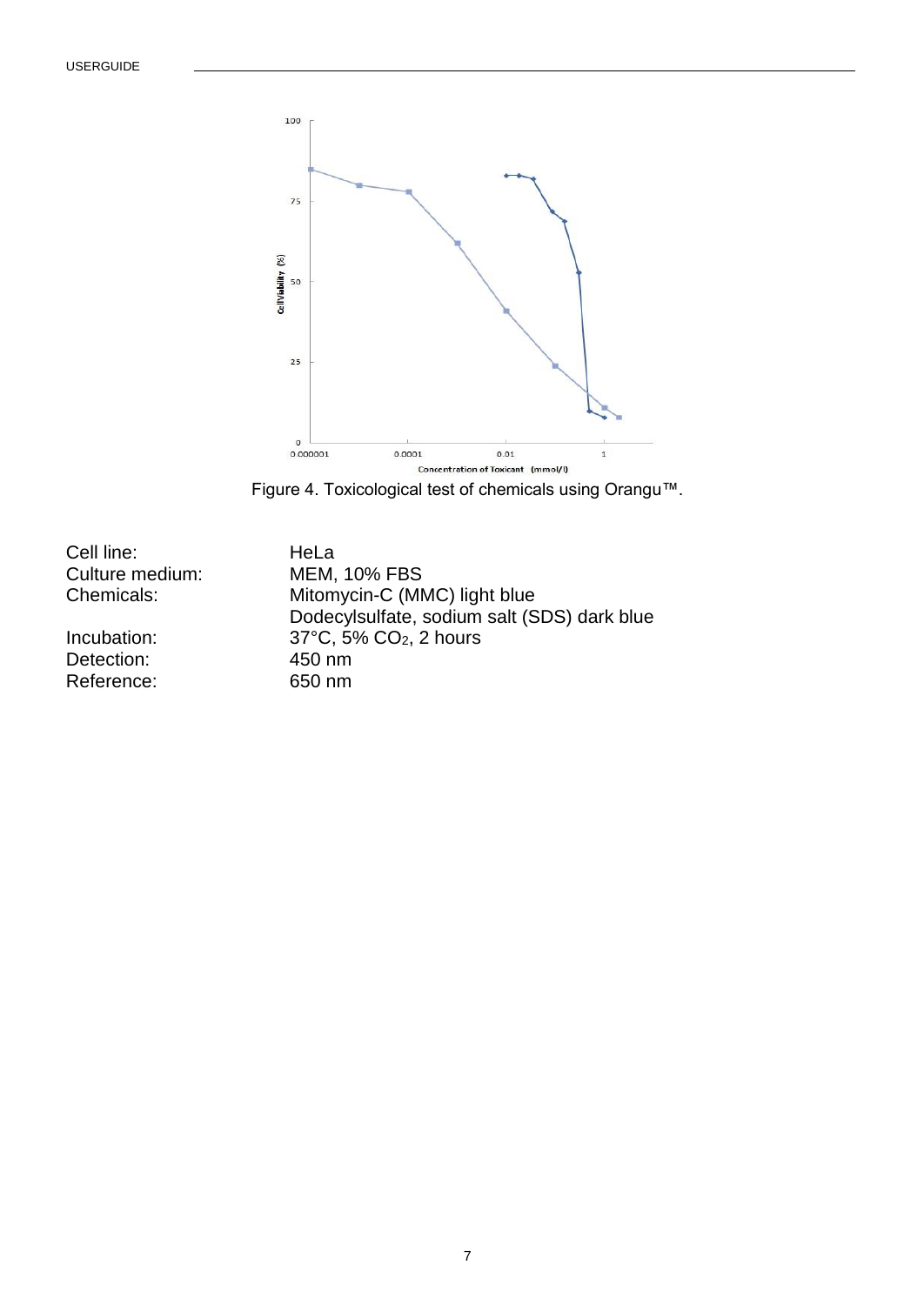### <span id="page-7-0"></span>**Notes on use of Orangu™**

- The Orangu™ assay is based on the detection of dehydrogenase activity in viable cells. Conditions that affect dehydrogenase activity in viable cells may lead to a discrepancy between the actual viable cell number and the cell number determined using the Orangu™ assay.
- WST-8 may react with reducing agents to generate WST-8 formazan. Measure the background absorbance if reducing agents are used in cytotoxicity assays or cell proliferation assays.
- Take care not to introduce any bubbles into the wells they may interfere with the absorbance reading.
- Culture media containing phenol red can be used with this kit for cell viability assays.
- Membrane filtration is recommended for the sterilization of the Orangu™ solution, if necessary.
- The incubation time varies by the type and number of cells in a well. For example, please see data in Figure 3 comparing HL60 and HeLa cells. Leukocytes give weak coloration, thus a long incubation time (up to 4 hours) or a large number of cells  $(-1 \times 10^5 \text{ cells/well})$  may be necessary.
- The cytotoxicity of this kit is very low. Further colour development is possible after reading the absorbance.
- Other cell proliferation assays, such as neutral red or crystal violet can be used after the Orangu™ assay on the same samples.
- Measure and subtract the absorbance at 600 nm or higher from that for a highly turbid cell suspension.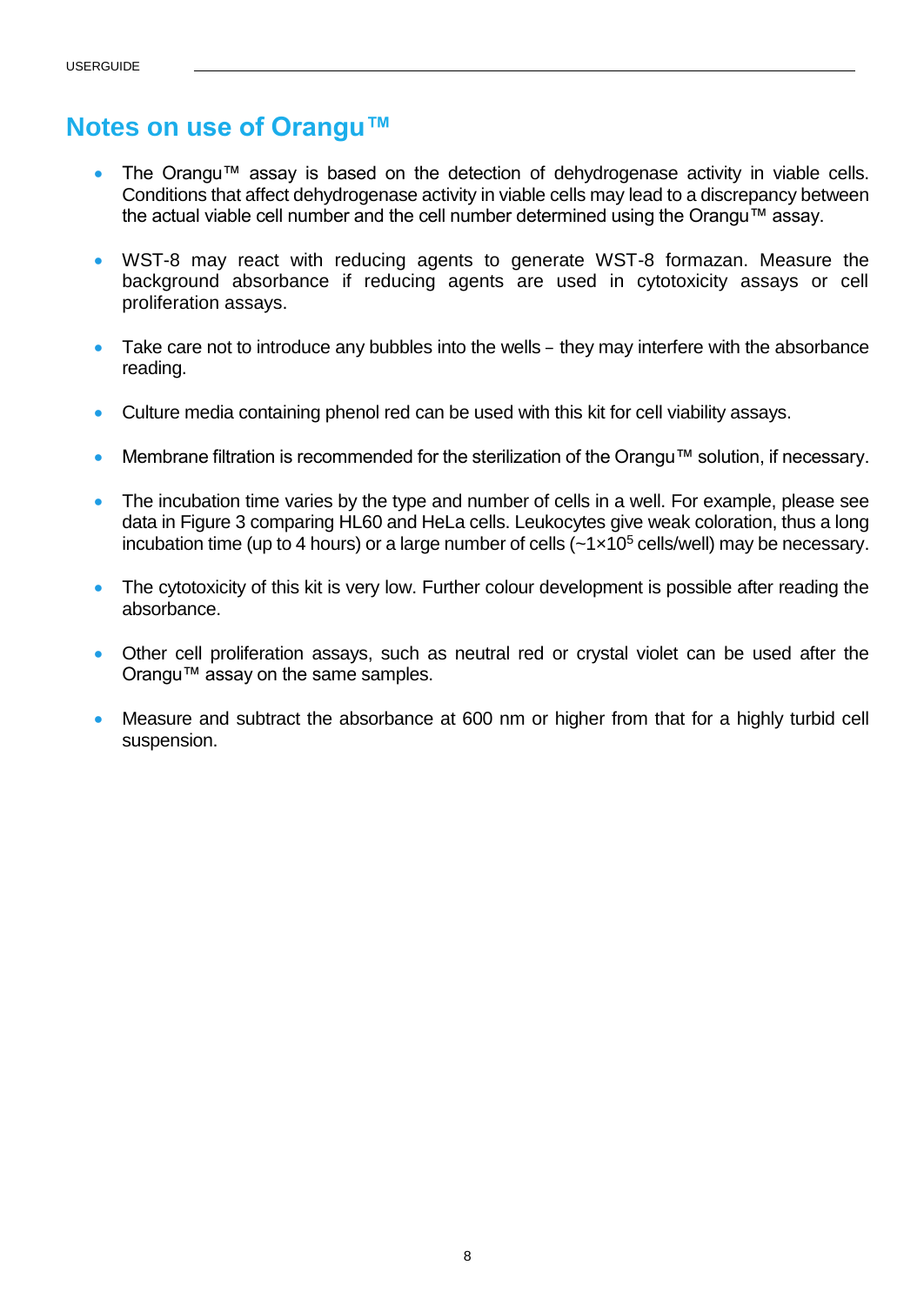## <span id="page-8-0"></span>**Troubleshooting**

#### **How many cells should there be in a well?**

**•** For adherent cells, at least 1×10<sup>3</sup> cells are necessary per well (100 μl medium). For leukocytes, at least  $2.5 \times 10^3$  cells are necessary per well (100 µl medium) because of low sensitivity. The recommended maximum number of cells per well for the 96-well plate is 2.5x10<sup>4</sup>. If a 24-well or 6well plate is used for this assay, calculate the number of cells per well accordingly, and adjust the volume of the Orangu™ solution in a well to 10% of the total volume.

#### **Is Orangu™ toxic to cells?**

• Since the toxicity of Orangu™ is very low, the same cells can be used for other cell proliferation assays such as DNA fluorometric assays after the Orangu™ assay is completed.

#### **Does phenol red affect the assay?**

**•** No. The absorption value of phenol red in a culture medium can be removed by subtracting the absorption value of a blank solution from the absorption value of each well. Therefore, a medium containing phenol red is usable for the Orangu™ assay.

#### **Does Orangu™ stain viable cells?**

**•** No. Since WST-8 and its formazan dye are highly water-soluble, Orangu™ cannot be utilized for cell staining purpose.

#### **I do not have a 450 nm filter. What other filters can I use?**

**•** You can use filters with an absorbance between 430 and 490 nm, even though 450 nm filter gives the best sensitivity.

## <span id="page-8-1"></span>**References**

- **•** M. Ishiyama et al. Talanta 44: 1299–1305. 1997
- **•** M. Tominaga et al. Analytical Communications 36: 47-50. 1999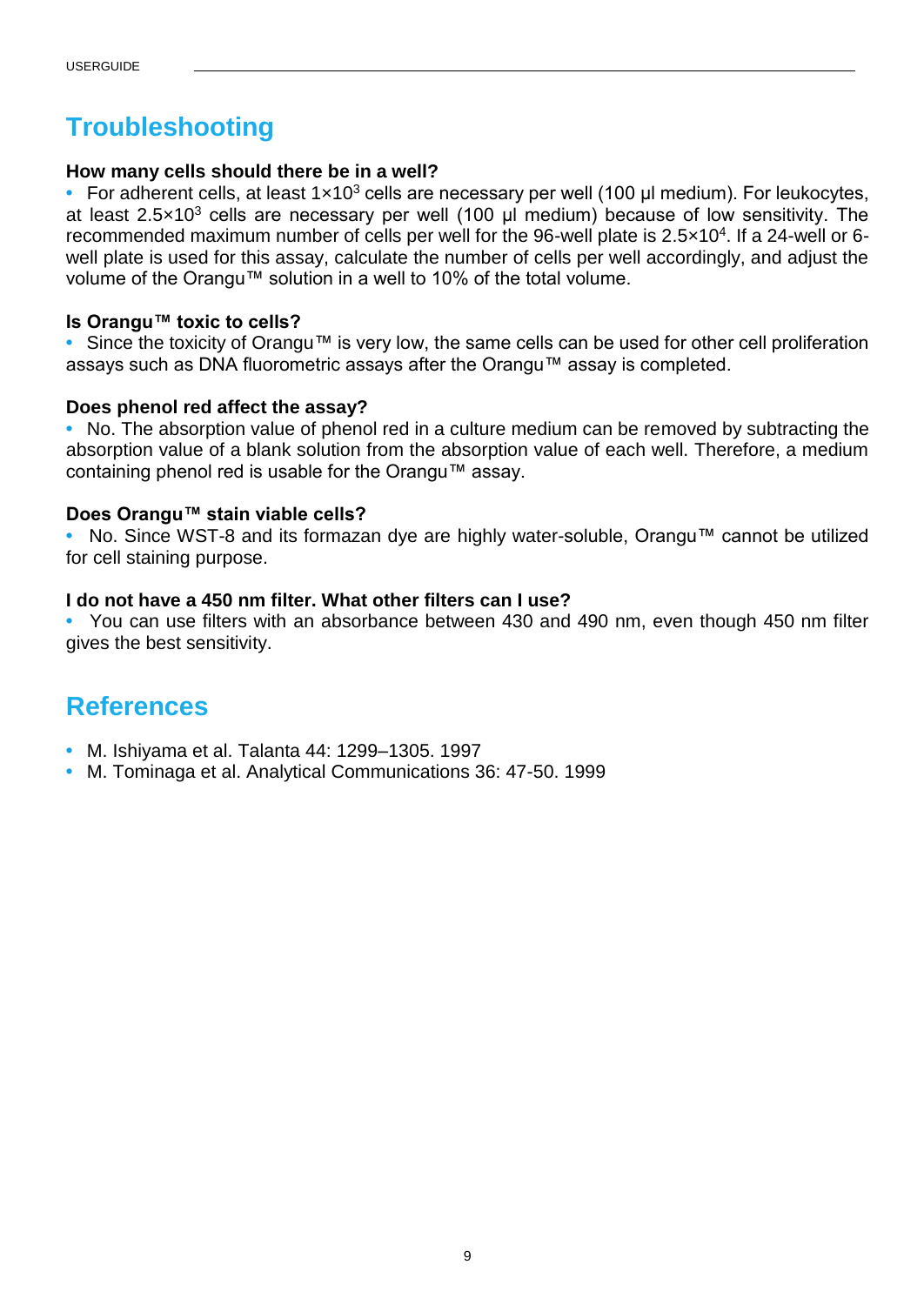USERGUIDE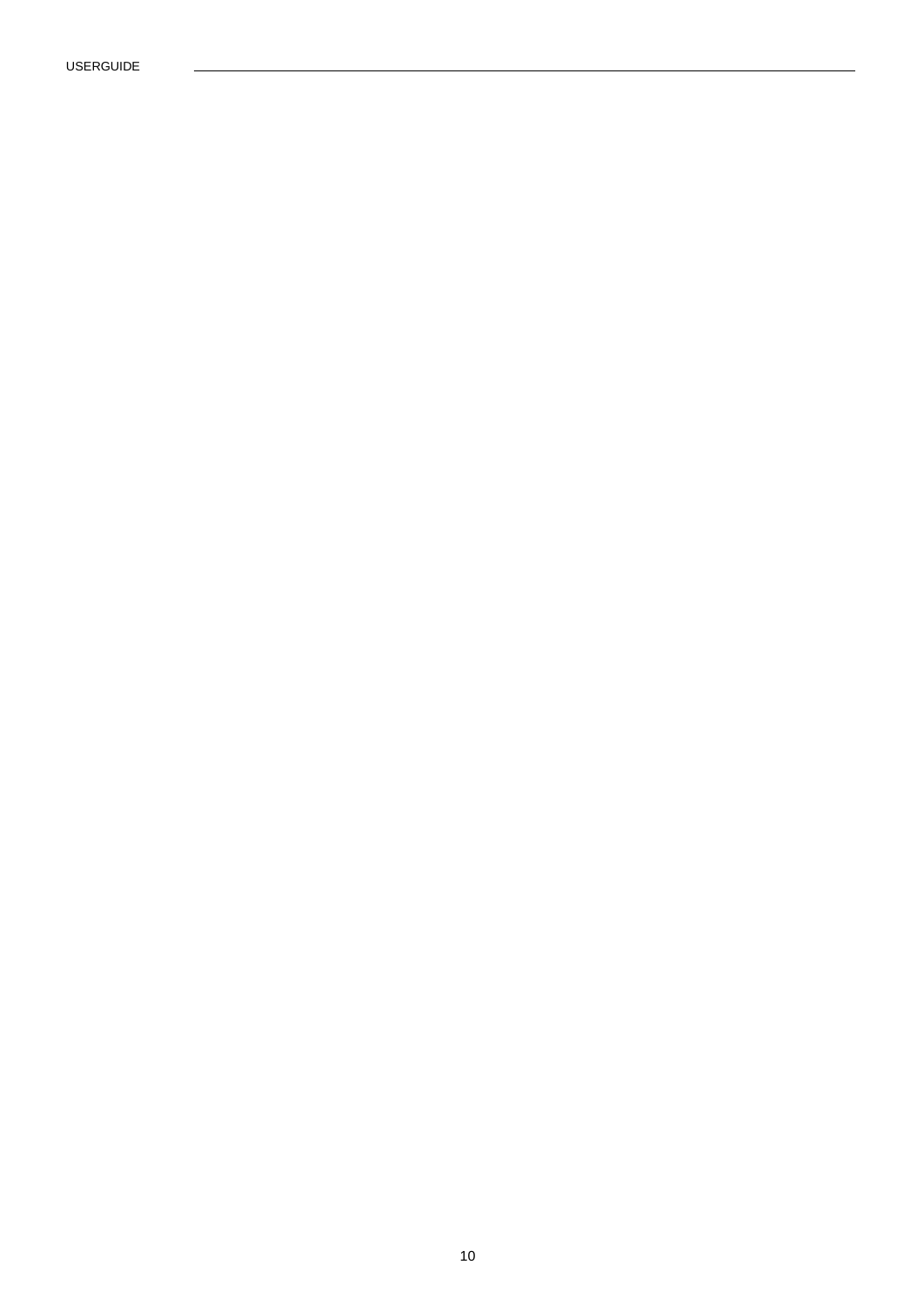## <span id="page-10-0"></span>**Purchaser Notification**

Limited warranty Cell Guidance Systems and/or its affiliate(s) warrant their products as set forth in the Terms of Sale found on the Cell Guidance Systems web site at www.cellgs.com/Pages/Terms\_and\_Conditions.html

If you have any questions, please contact Cell Guidance Systems.

This product incorporates licensed technologies. The purchase of this product conveys to the purchaser the limited, nontransferable right to use the purchased amount of the product only to perform internal research for the sole benefit of the purchaser. No right to resell this product or any of its components is conveyed. This product is for internal research purposes only and is not for use in commercial services of any kind, including, without limitation, reporting the results of purchaser's activities for a fee or other form of consideration. For information on obtaining additional rights, please contact info@cellgs.com.

CELL GUIDANCE SYSTEMS AND/OR ITS AFFILIATE(S) DISCLAIM ALL WARRANTIES WITH RESPECT TO THIS DOCUMENT, EXPRESSED OR IMPLIED, INCLUDING BUT NOT LIMITED TO THOSE OF MERCHANTABILITY, FITNESS FOR A PARTICULAR PURPOSE, OR NON-INFRINGEMENT. TO THE EXTENT ALLOWED BY LAW, IN NO EVENT SHALL CELL GUIDANCE SYSTEMS AND/OR ITS AFFILIATE(S) BE LIABLE, WHETHER IN CONTRACT, TORT, WARRANTY, OR UNDER ANY STATUTE OR ON ANY OTHER BASIS FOR SPECIAL, INCIDENTAL, INDIRECT, PUNITIVE, MULTIPLE OR CONSEQUENTIAL DAMAGES IN CONNECTION WITH OR ARISING FROM THIS DOCUMENT, INCLUDING BUT NOT LIMITED TO THE USE THEREOF.